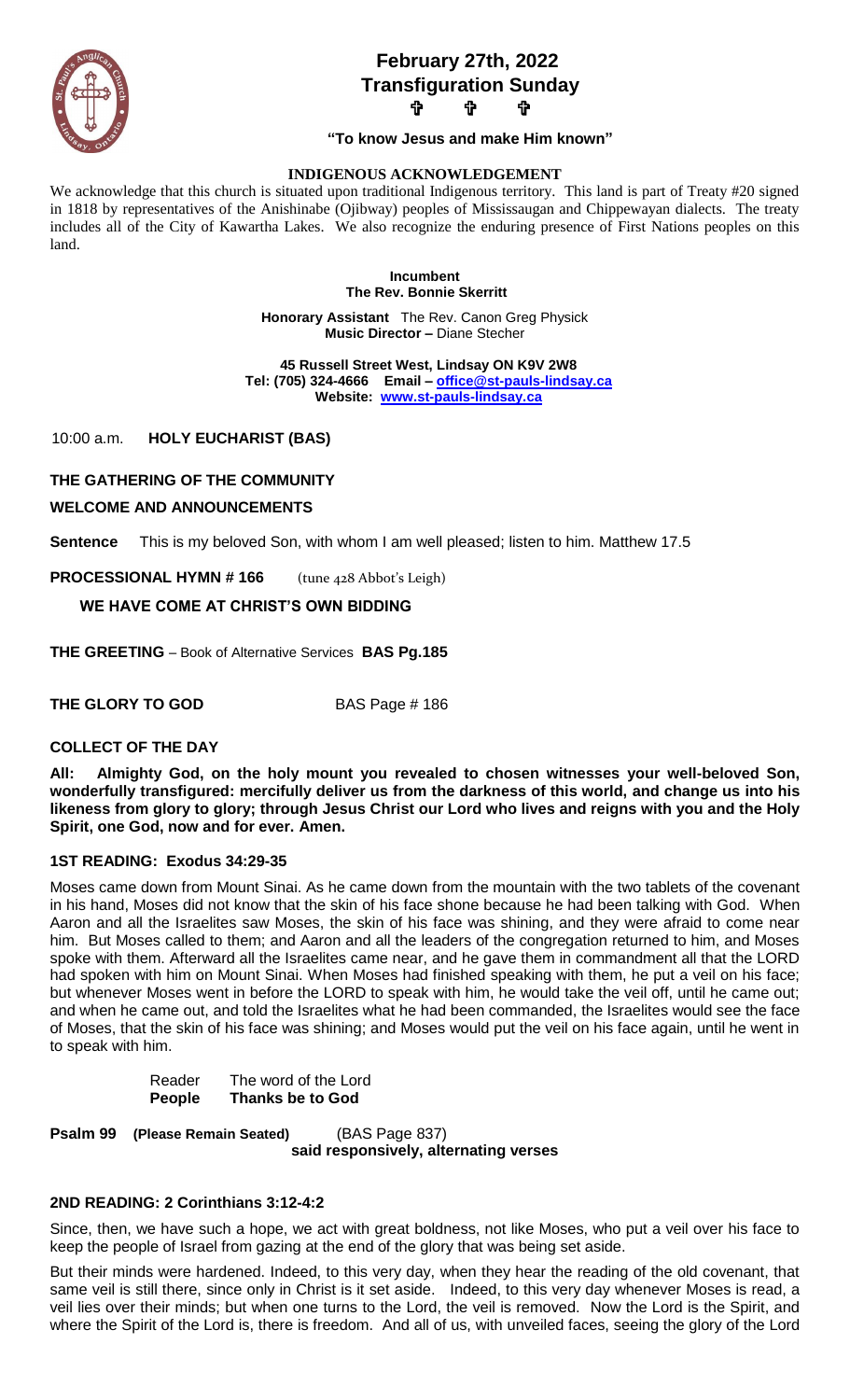as though reflected in a mirror, are being transformed into the same image from one degree of glory to another; for this comes from the Lord, the Spirit. Therefore, since it is by God's mercy that we are engaged in this ministry, we do not lose heart. We have renounced the shameful things that one hides; we refuse to practice cunning or to falsify God's word; but by the open statement of the truth we commend ourselves to the conscience of everyone in the sight of God..

# Reader The word of the Lord **People Thanks be to God**

#### **THE HOLY GOSPEL– Luke 9:28-36** (All Stand)

#### **"Glory to you, Lord Jesus Christ"**

Now about eight days after these sayings Jesus took with him Peter and John and James, and went up on the mountain to pray. And while he was praying, the appearance of his face changed, and his clothes became dazzling white. Suddenly they saw two men, Moses and Elijah, talking to him. They appeared in glory and were speaking of his departure, which he was about to accomplish at Jerusalem. Now Peter and his companions were weighed down with sleep; but since they had stayed awake, they saw his glory and the two men who stood with him. Just as they were leaving him, Peter said to Jesus, "Master, it is good for us to be here; let us make three dwellings, one for you, one for Moses, and one for Elijah" -- not knowing what he said. While he was saying this, a cloud came and overshadowed them; and they were terrified as they entered the cloud. Then from the cloud came a voice that said, "This is my Son, my Chosen; listen to him!" When the voice had spoken, Jesus was found alone. And they kept silent and in those days told no one any of the things they had seen. On the next day, when they had come down from the

#### **"Praise to you, Lord Jesus Christ"**

**SERMON** – The Rev. Bonnie Skerritt

**The APOSTLES' CREED** (BAS Page 189)

**PRAYERS OF THE PEOPLE (Litany # 8) (BAS Pg. 117)** O Lord, hear our prayer; **Lord, have mercy.**

| <b>CONFESSION AND ABSOLUTION</b> | BAS Page 191 |
|----------------------------------|--------------|
| <b>THE PEACE</b>                 | BAS Page 192 |

**OFFERTORY HYMN # 167** verses 1, 2, 4, 5

**'TIS GOOD, LORD, TO BE HERE** 

# **THE CELEBRATION OF THE EUCHARIST –**

#### **PRAYER OVER THE GIFTS**

Celebrant Holy God, receive all we offer you this day, and bring us to that radiant glory which we see in the transfigured face of Jesus Christ our Lord. **Amen.**

### **THE GREAT THANKSGIVING**

**EUCHARISTIC PRAYER 3** BAS Pg. 198

#### **Celebrant:**

Blessed are you, gracious God, creator of heaven and earth, because in the mystery of the Word made flesh you have caused a new light to shine in our hearts, to give knowledge of salvation in the face of your Son Jesus Christ our Lord. Now with angels and archangels and the whole company of heaven, we lift our voices to proclaim the glory of your name.

| THE LORD'S PRAYER           | BAS pg. 211        |
|-----------------------------|--------------------|
| <b>BREAKING OF BREAD #6</b> | <b>BAS Pg. 213</b> |

### **LAMB OF GOD (Agnus Dei)**

Celebrant Lamb of God, you take away the sins of the world, have mercy upon us. **All Lamb of God, you take away the sins of the world, have mercy upon us. Lamb of God, you take away the sins of the world, grant us peace.** 

## **PRAYER FOR SPIRITUAL COMMUNION**

Celebrant Those wishing to do so may make their spiritual communion by joining in this prayer with me now:

**People: I worship and adore you, Lord Jesus Christ, present in the Holy Sacrament and in your people, who are gathered in spirit. In this moment I join with them to receive you in my heart, and in**